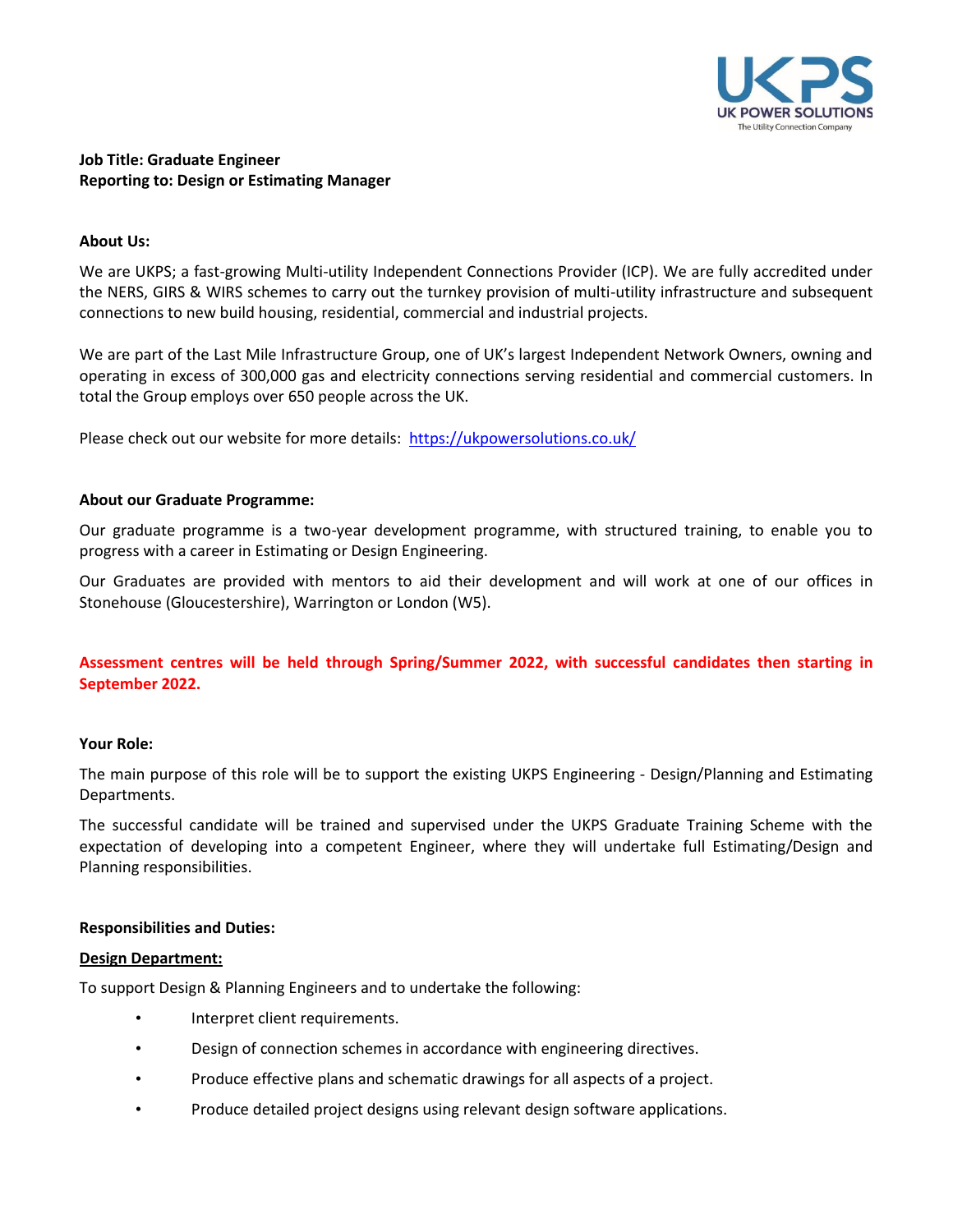

- Design electricity connections to engineering standards including Distribution Network Operator (DNO)/Independent Network Operator (IDNO), ENA and BS7671 specifications.
- Manage portfolio of design work, on time and within budget.
- Attend customer design/delivery meetings.
- Ensure design compliance with CDM.
- Liaise with regional distribution network operators, (DNO) on design and planning matters.
- Be fully conversant with DNO specifications and standards.
- Liaise with and support the UKPS Construction Department on technical and planning matters.

# **Estimating Department:**

To support Estimating Engineers and to undertake the following:

- Interpret client requirements.
- Produce detailed project costing using software applications and spreadsheets.
- Understand contestable connections, specifications and guidelines.
- Correct interpretation of electrical loadings.
- Produce outline designs for use at estimating stage, using AutoCAD software.
- Accurately cost the turnkey solution using the UKPS process model.
- Produce turnkey package solutions within a set timescale.
- Provide and feedback relevant KPIs.
- Carry out all work to UKPS and DNO specifications.

#### **General:**

- Prioritise workflow and meet deadlines.
- Meet the UKPS customer standard and work to the company mission and values.
- Liaise effectively with all stakeholders to ensure that all targets and key deadlines are met.
- Be fully aware of our market sector, promote the company and maximise opportunities.
- Hold certification relevant to your duties and actively participate in CPD.
- Develop and maintain relationships with clients and suppliers.
- Provide and feedback relevant KPIs.
- Acquire quotations/tenders from suppliers and manufacturers.
- To be fully aware of the market that UK Power Solutions are operating within.